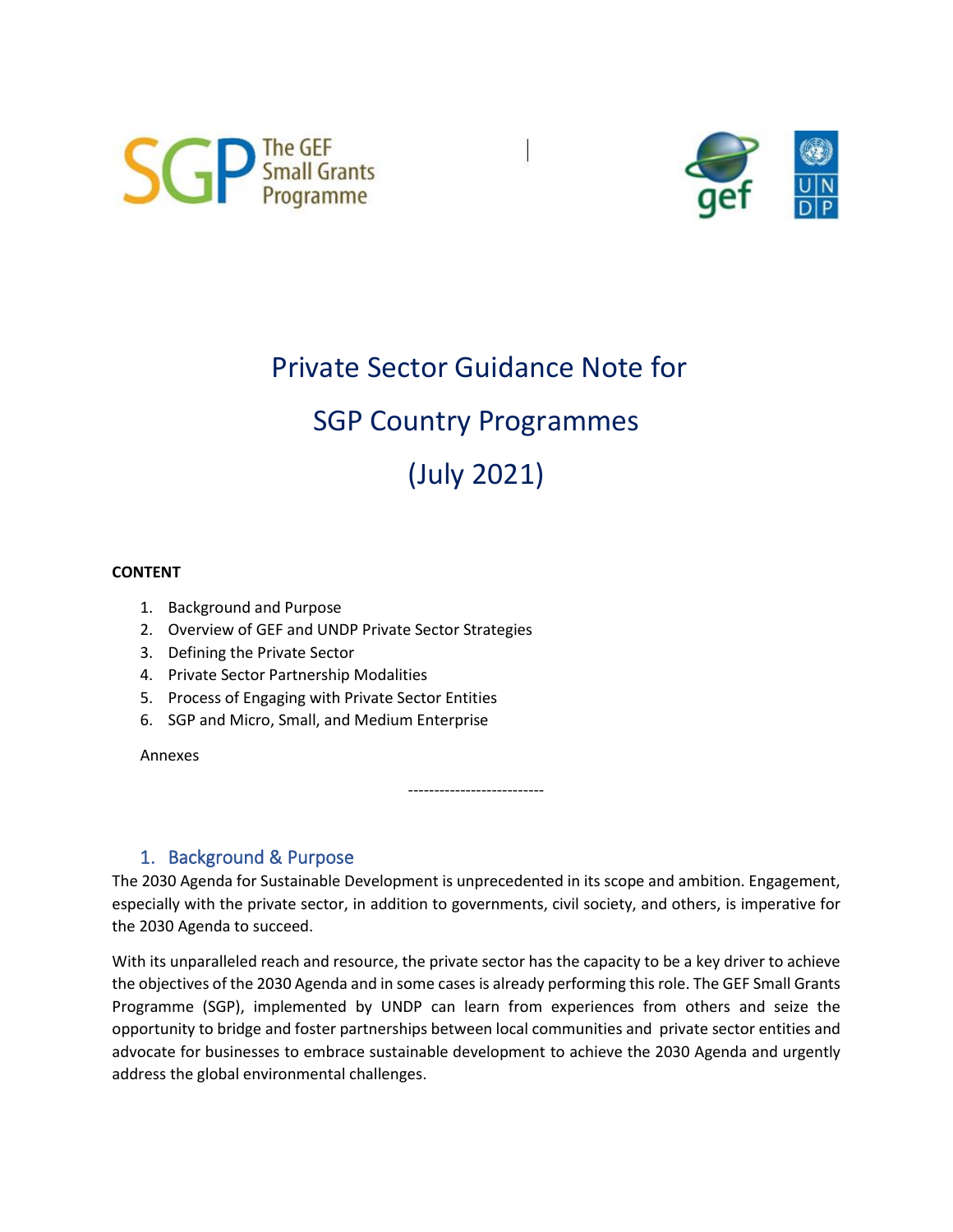In 2020, SGP developed the [SGP Resource Mobilization and Partnership Strategy](http://sgp.undp.org/intranet/public/fmshare/q3G3) which aims to diversify SGP's funding sources by leveraging existing partnerships and building new ones to enhance its strategic programming and approach under its 7th Operational Phase (OP7). The implementation of this strategy is aligned to the OP7 objective: "*to promote and support community-based innovative, inclusive and impactful initiatives and foster multi-stakeholder partnerships at the local level to tackle global environmental issues in priority landscapes and seascapes*". The SGP Resource Mobilization Strategy highlights the private sector as a key development partner in achieving the objectives of OP7 and scale up the successful initiatives of the local communities.

To compliment the SGP Resource Mobilization and Partnership Strategy, **the purpose of this guidance note is to provide the SGP country programmes with additional guidance and information on engaging and developing partnerships with the private sector.** 

Aligned to the Global Environment Facility's Private Sector Engagement Strategy and the [United Nations](https://www.undp.org/content/undp/en/home/librarypage/poverty-reduction/private_sector/undp-private-sector-strategy-2018-2022.html)  [Development Programme's Private Sector Development and Partnerships Strategy](https://www.undp.org/content/undp/en/home/librarypage/poverty-reduction/private_sector/undp-private-sector-strategy-2018-2022.html) (2018-2022), this guidance note presents a framework that can facilitate a range of partnerships between the SGP country programmes and the private sector. Moreover, it provides SGP country programmes with practical tools and resources developed by the United Nations Development Programme (UNDP) which can be adapted to the SGP context.

# 2. Overview of the UNDP and GEF Private Sector Strategies

Both the [UNDP's Private Sector Development and Partnership Strategy \(2018-2022\)](https://www.undp.org/content/undp/en/home/librarypage/poverty-reduction/private_sector/undp-private-sector-strategy-2018-2022.html) and the [GEF's Private](https://www.thegef.org/sites/default/files/council-meetingdocuments/EN_GEF.C.59.07.Rev_.01_GEFs%20Private%20Sector%20Engagement%20Strategy_.pdf)  [Sector Engagement Strategy \(GEF PSES 2020\)](https://www.thegef.org/sites/default/files/council-meetingdocuments/EN_GEF.C.59.07.Rev_.01_GEFs%20Private%20Sector%20Engagement%20Strategy_.pdf) highlight the importance of systemic transformational change to achieve sustainable development and the Agenda 2030. It requires a "whole of society approach" to address the environmental and climate crises as well as growing social and economic inequalities. In this regard, the private sector has been identified as a key actor to address and accelerate changes required to create impact at scale. There are many commonalities and entry points for the SGP upon examination for these two strategies. A summary of the key pillars of each strategy are outlined below:

| <b>UNDP</b> |                                                                        | <b>GEF</b> |                                                                                       |
|-------------|------------------------------------------------------------------------|------------|---------------------------------------------------------------------------------------|
|             | Unlocking private finance for the SDGs                                 | 1          | Working strategically with multi-stakeholder<br>platforms to achieve scale and impact |
|             | Aligning business strategies and<br>operations with the SDGs           | 2          | Supporting multiple private sector entry points<br>throughout the GEF Partnership     |
| 3           | Putting in place policies that foster<br>inclusive and green economies | 3          | Taking a systematic approach to crowding-in the<br>private sector                     |

SGP's private sector guidance note is guided by and aligned with the Private Sector Strategies of UNDP and GEF. In line with UNDP's strategy, the SGP's objective for engaging with the private sector is focused on: a) unlocking finance; b) promoting business strategies and operations that are environmentally, socially and economically friendly, particularly to local communities; and 3) advocating for relevant policies that foster inclusive and green economy. Following the approaches of GEF and UNDP, SGP will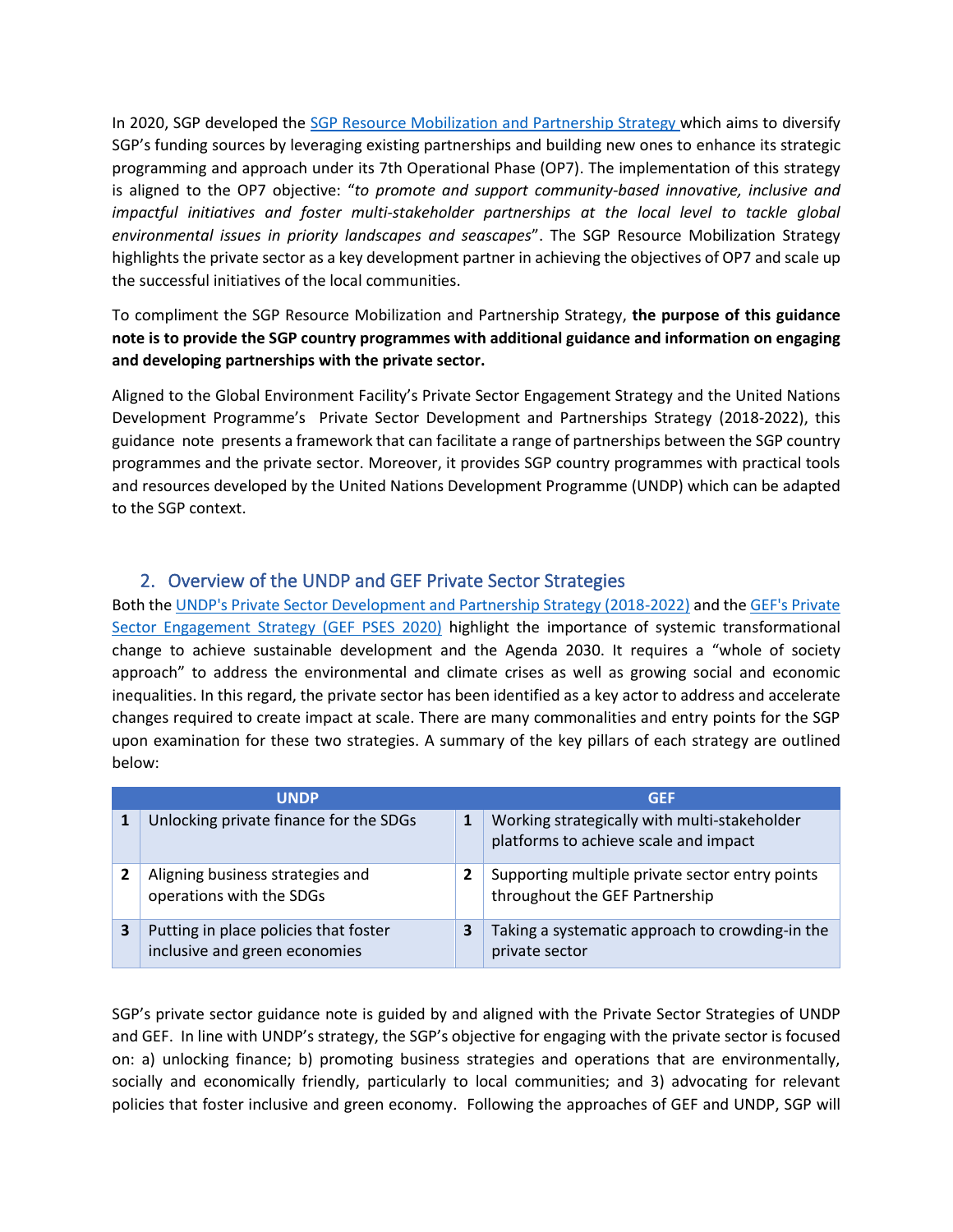be working strategically and systematically through existing multi-stakeholder platforms and entry points in close coordination with UNDP, GEF, and other partners.

### 3. Defining the Private Sector

The UNDP's Private Sector Development and Partnership Strategy (2018-2022) defines the private sector as below. The SGP will follow and guided by the same definition.

- a) **For-profit and commercial enterprises of any size** these include multi-national companies; large domestic companies, micro, small and medium enterprises; cooperatives and social enterprises (including financial institutions at global, national, and sub-national levels).
- b) **Corporate foundations-** that are directly funded and/or governed by business
- c) **Business associations, coalitions, and alliances-** including chambers of commerce, employers' associations, cooperatives, industry, and cross-industry initiatives where the participants are forprofit enterprises
- d) **State owned enterprises-** which are legal entities created by governments to partake in commercial activities on their behalf. They may be wholly or partially owned by the government.

### 4. Private Sector Partnership Modalities

The UN defines partnerships as 'a voluntary and collaborative agreement or arrangement between various parties, in which all participants agree to work together to achieve a common purpose or undertake a specific task and to share risks, responsibilities, resources, and benefits.' <https://sustainabledevelopment.un.org/partnerships/about>

#### **Global, Country, and Project level Partnerships**

Below illustrates possible ways that SGP could engage in private sector partnerships at different levels:

**Global Level-** partnerships that are initiated and managed at the global level by CPMT and/or UNDP, with implementation happening via the SGP country programmes. For example, this includes the partnership with Project 15 from Microsoft with pilot projects being implemented by SGP Panama and St. Lucia.

**Country Level-** partnerships that are implemented and managed at the SGP Country Programme level with private sector entities. They can be:

1. Led and managed directly by SGP, in consultation with the UNDP CO, e.g. SGP NC/NSC establishes and secures partnership with the private sector that benefits projects and initiatives at a programmatic level.

2. Led and managed by UNDP Country Office, where SGP engages mainly as delivery mechanism e.g. UNDP CO may have an existing formalized relationship with the private sector, and SGP is engaged in implementing activities on behalf of the partnership (e.g. acting as a delivery mechanism).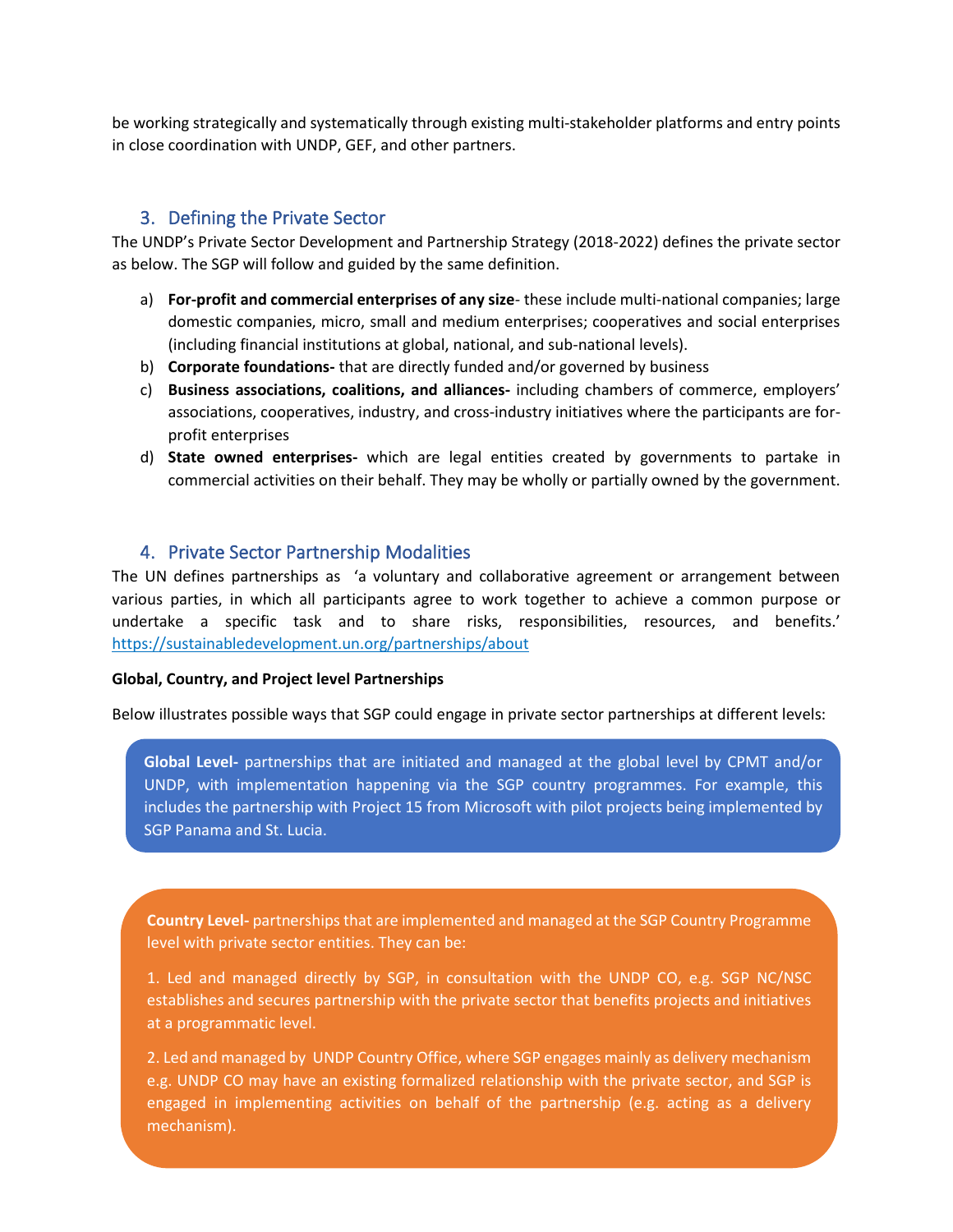or without SGP support. **Project/Grantee level -** partnerships that are established directly between the private sector and SGP grantees and/or SGP beneficiaries (e.g. directly with the community or grant beneficiaries) with

SGP will strengthen partnerships with the private sector to scale up and co-finance successful initiatives, with an increased focus on mainstreaming SGP innovation. In addition to the grant-making activities, CSO-Government-Private Sector Policy Dialogue Platform, Knowledge Fairs and other knowledge sharing activities could be utilized to engage private sector participation. Having a representation of private sector at the SGP National Steering Committee would be also an important way to strengthen private sector engagement in SGP decision making and outreach functions.

Engagement with the private sector should be explored across all thematic areas and strategic initiatives at the programme, project, and policy levels. Building on the GEF and other financial resources, country programmes are encouraged to leverage private sector resources and highly encouraged to mobilize cash co-financing where possible. The following types of engagement and collaboration are encouraged with the private sector:

| <b>Types</b>                                                        | <b>Examples</b>                                                                                                                                                                                                                                                                                                                                      |
|---------------------------------------------------------------------|------------------------------------------------------------------------------------------------------------------------------------------------------------------------------------------------------------------------------------------------------------------------------------------------------------------------------------------------------|
| <b>Involvement in the SGP</b><br><b>National Steering Committee</b> | Providing expert advise and outreach to private sector partners through SGP's<br>key governance structure.                                                                                                                                                                                                                                           |
|                                                                     | Country programmes are encouraged to have private sector representation on<br>the SGP's National Steering Committee and Technical Advisory Group. This can<br>facilitate knowledge sharing, technical contributions to project/portfolio<br>development advocacy and policy dialogues, networking, and resource<br>mobilization with private sector. |
| <b>In- kind contributions</b>                                       | Providing venue, food, transportation, equipment for<br>meetings/events/activities at no cost to SGP.<br>Example: Private sector allows SGP to use conference facilities and IT<br>equipment at no cost to host a workshop.                                                                                                                          |
| <b>Technical assistance</b>                                         | Providing technical support to programme/project activities for free or at<br>reduced cost.<br>Example: provision of business advisory services, environmental monitoring<br>services, communication services, data collection and analysis services, etc.).                                                                                         |
| <b>Capacity development of</b><br>grantees                          | Providing training to grantees for free or at a reduced cost.<br>Example: training in financial management, proposal writing training,<br>communication, advocacy and outreach (including media coverage), business<br>certification or product certification etc.                                                                                   |
| <b>Marketing of SGP causes</b>                                      | Collaborating with SGP on marketing grantee products and services.                                                                                                                                                                                                                                                                                   |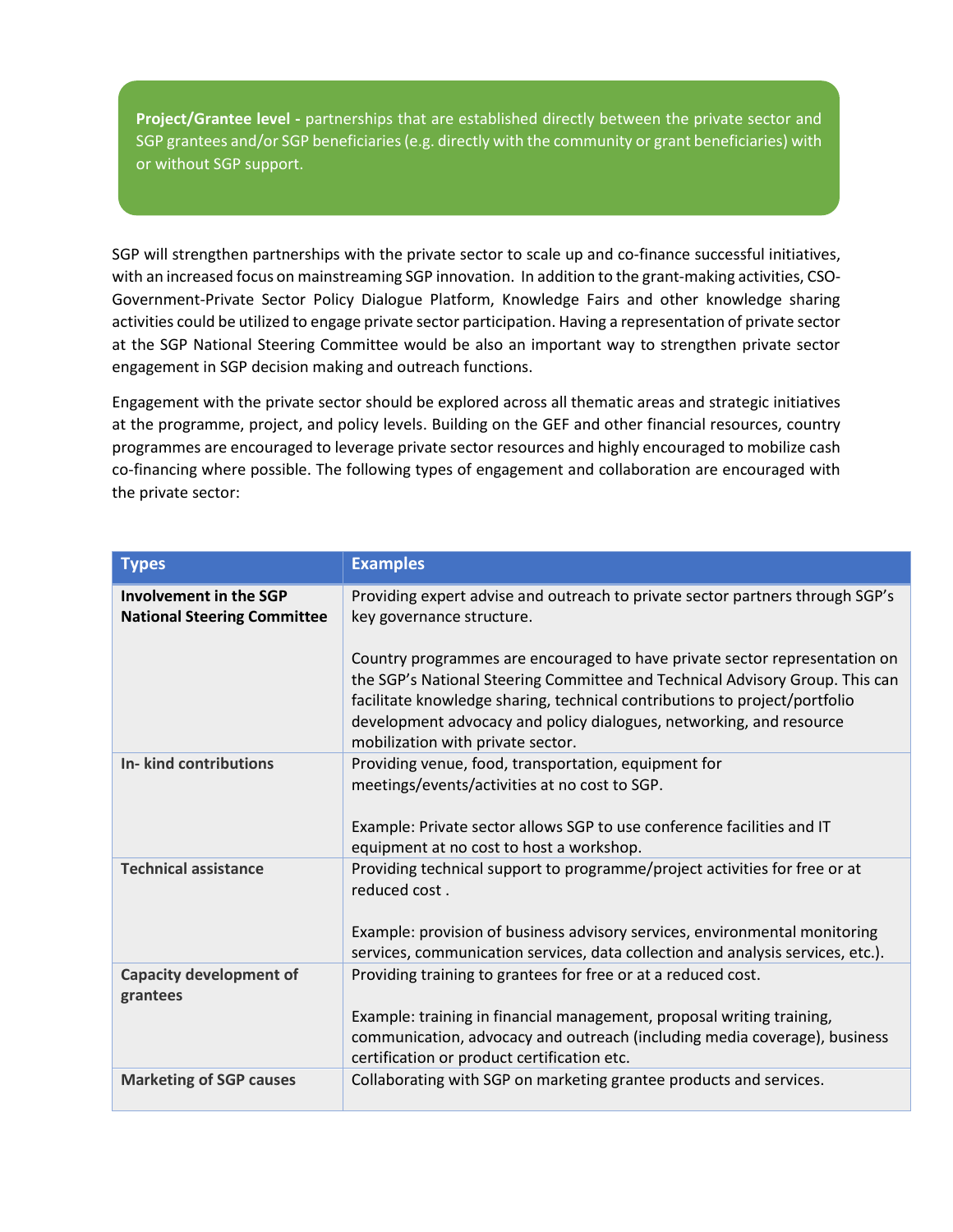|                                                           | Example: Using private sector networks to promote the sales and advertising<br>of SGP craft/food items/eco-tourism services.                                                                                                                                                                                      |
|-----------------------------------------------------------|-------------------------------------------------------------------------------------------------------------------------------------------------------------------------------------------------------------------------------------------------------------------------------------------------------------------|
| Policy dialogue and advocacy                              | Engaging with SGP on multi-stakeholder dialogue platforms with the aim of<br>influencing/transforming policies and regulatory frameworks through public<br>private partnerships e.g. greening supply chains, circular economy projects.                                                                           |
|                                                           | SGP's CSO-Government-Private Sector Policy and Planning Dialogue Platform<br>could be utilized towards a greater engagement of private sector to leverage<br>its potential to invest in projects, policy change to support sustainability at the<br>local level.                                                  |
|                                                           | Influencing businesses toward sustainable practices and options that generate<br>multiple environmental benefits e.g. greening value chains and businesses,<br>single use plastic bans etc.                                                                                                                       |
|                                                           | Exploring potential opportunities for finance and technical support that can<br>help scale up SGP innovations.                                                                                                                                                                                                    |
|                                                           | Facilitating private sector-grantee linkages.                                                                                                                                                                                                                                                                     |
| <b>Financial and cash</b><br>contribution/opportunity to  | Direct or parallel cash co-financing of SGP activities.                                                                                                                                                                                                                                                           |
| project activities                                        | e.g. private sector providing micro-credit, guarantee, concessional loans, and<br>other financial opportunities to scale up the work of the grantees; private<br>sector covering travel costs for grantees to participate at a regional event;<br>private sector purchasing solar panels for a community project. |
| <b>Provision of parallel</b><br>matchmaking to SGP grants | Private sector provides direct cash co-financing to SGP grants.                                                                                                                                                                                                                                                   |
|                                                           | e.g. SGP grants USD25,000 and Coca Cola Foundation grants USD25,000 to a<br>community project on watershed conservation.                                                                                                                                                                                          |
|                                                           |                                                                                                                                                                                                                                                                                                                   |

# 5. Process of Engaging with the Private Sector

The private sector plays important roles in the development context, including driving economic growth, enhancing livelihoods and employment, expanding access to basic goods, such as clean water, energy, housing and financial services, and providing technical expertise, technology and innovation capacities to advance the SDGs. These are entry points to consider when approaching the private sector. For SGP, many of these areas are opportunities to promote the SDGs, green/circular economy and "building forward better" agendas. This can be presented as a win-win opportunity for both SGP and the private sector.

The SGP process of engaging with the private sector generally follows the UNDP's Private Sector Resource [Mobilization Toolkit](https://undp.sharepoint.com/teams/psrm/SitePages/MappingandPlanning.aspx) which has 4 main phases including: initiating the partnership, mapping and planning, formalizing, and managing the partnership. SGP has adapted the toolkit to the SGP context as outlined in the steps below.

# *Phase 1- Planning and initiating a partnership*

**Mapping-** In line with the SGP resource mobilization strategy, country programmes are requested to conduct a donor/partnership mapping exercise to identify potential in-country donors and private sector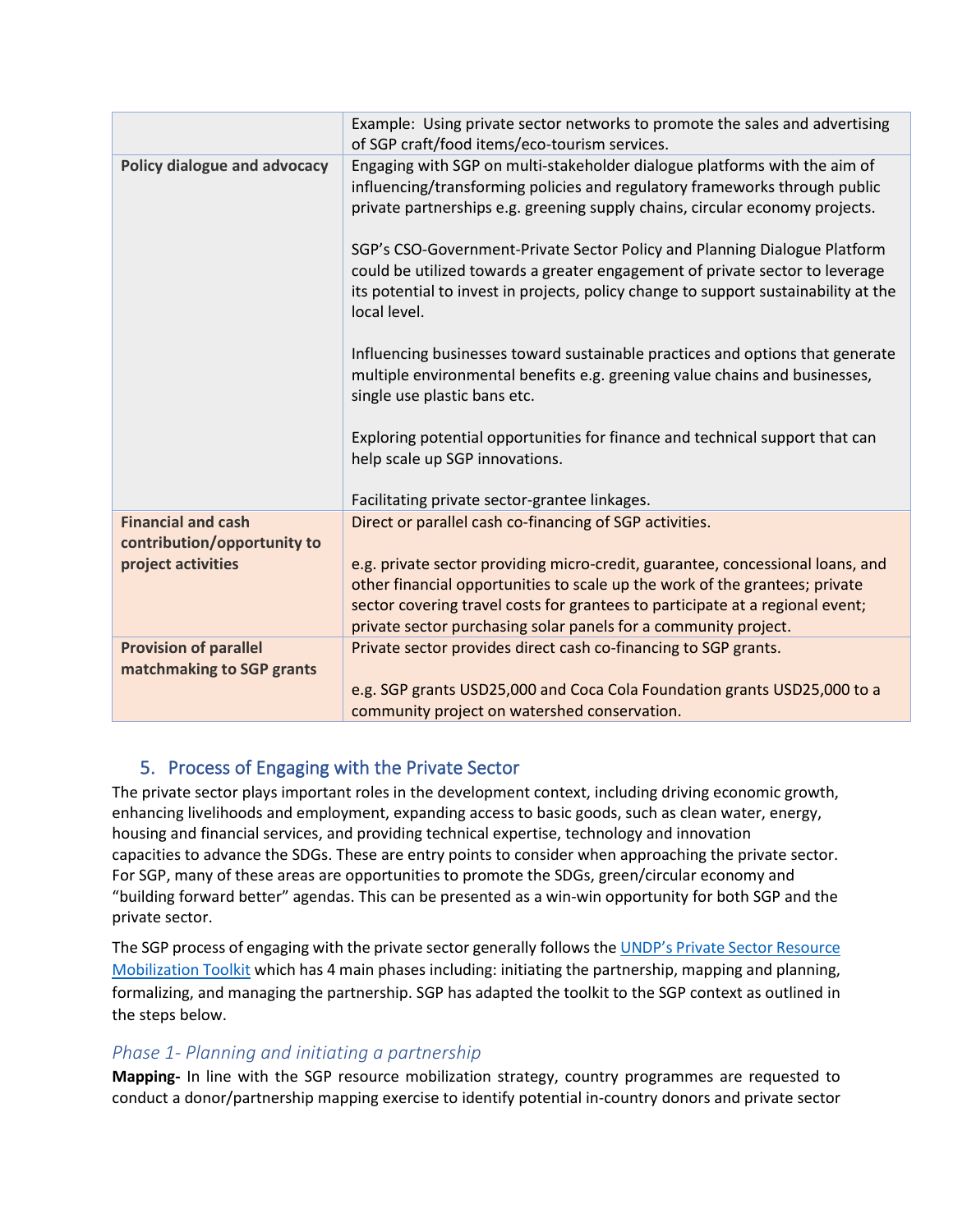partners, and to develop your own resource mobilization and partnership strategy in collaboration with the NSC and aligned to the Country Programme Strategy. Out of this exercise, a 'short- list' of private sector entities can be identified for further engagement. A Country Resource Mobilization and Partnership Strategy should be developed in consultation with the UNDP CO and shared with SGP CPMT.

**Identifying your country programme's value proposition**- SGP relationship with private sector should be built on strong relationship with existing donors, in-country partners, and stakeholders. When planning engagement with the private sector it is important to highlight SGP's unique strengths and ability to deliver results on the ground with local communities. Areas for synergies and shared principles should be identified, and the mutual gains and benefits of the partnership to both SGP (our grantees and beneficiaries) and the private sector should be clearly articulated. The SGP resource mobilization strategy identifies some of SGP's "unique selling points/ value proposition" as follows:

- a) The programme's longevity, scale and expertise
- b) Fund multiplier
- c) A 'bridge' and an 'honest broker'
- d) Trusted grant-making mechanism
- e) Champion for community-based engagement for the SDGs
- f) Direct action and social inclusion
- g) Risk taking, innovation and scale-up
- h) Creating transformative local leadership
- i) Clear, transparent and participatory decision-making
- j) Effective knowledge sharing

It is also advised to identify key achievements and results of the SGP Country programme and use these to highlight the programme's strengths. For example, are there award winning/nationally recognised projects in the portfolio? Do you have strong knowledge management products (publications, brochures, videos) to help communicate the value proposition?

**Making contact-** Partnership ideas should be discussed with your CPMT Regional Focal Point, the NSC and the UNDP CO before engaging with the private sector. Initial meetings and discussions can be facilitated via the UNDP CO, GEF, or through NSC members with links to specific private sector entities. National Coordinators can also reach out directly to partners and request initial conversations and discussions. Taking potential partners on site visits to SGP projects or inviting them to key SGP events (Knowledge Fairs, project launches) can also help develop the relationship and promote interest to the partner. By giving them the opportunity to interact with the grantees, community, and project beneficiaries, they can experience the benefits and impacts of the programme first-hand.

**Nurturing/Building the relationship**- Once a potential partner expresses interest in working with SGP, it may take a while before any informal/formal partnership arrangement/agreement are established. This is where patience and persistence are both required. Sometimes partnerships may begin as inkind/informal and over time can evolve into engagements that are substantive and more formal. In some cases, the private sector may be cautious to engage with stakeholders that they have no prior experience with, and may prefer to take a phased approach to the partnership. It is important to be aware of the possible challenges and take a flexible and adaptive approach when engaging the private sector.

**Managing expectations-** From the onset of engagement it is important to manage partnership expectations for all stakeholders involved- this includes the SGP, UNDP CO, grantees and local community and the private sector. Expectations should be realistic and practical for all stakeholders involved.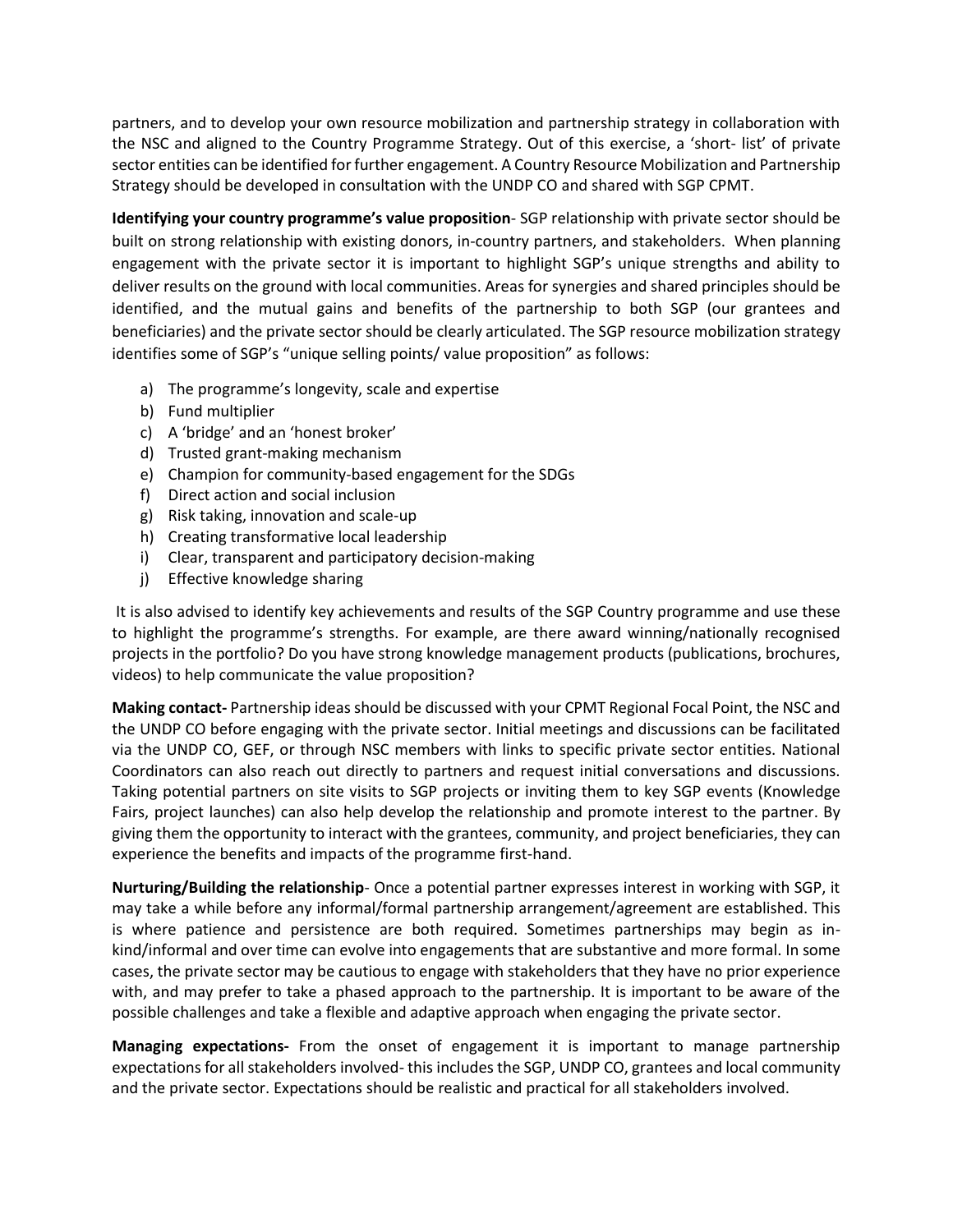#### **Key considerations in engaging with private sector:**

Determine if the private sector is compatible with UN and SGP values. Their contributions to social, environmental, and/or charitable causes should be considered.

Are there relevant existing private sector partnership(s), including with other UN agencies and programmes, or with civil society organizations (CSOs) at the local, regional, or global levels? **Reaching out first to CPMT, UNDP CO**, or the [UNDP's Finance Sector Hub](https://sdgfinance.undp.org/) (FSH) can help inform of any current or previous stakeholder engagement across UNDP with the proposed partner.

It is recommended to learn as much as possible about the private sector before initiating contact, including key investors, regional coverage, targets they might have under the SDGs, and whether they have a sustainability or integrated report that can show environmental and social performance.

Be patient- this phase may take time and relationships will need to be nurtured and strengthened before any formal partnerships are established.

The private sector may have untapped partners in your region that can be opportunities for SGP- be sure to explore these possibilities as well in your initial discussions.

**Important Note: SGP cannot provide direct funding to private sector entities.**

#### **Key Considerations: Social and Cultural Sensitivities**

As SGP works with a diverse range of vulnerable stakeholders and beneficiaries including women, youth, indigenous peoples, persons with disabilities, , it is important to keep social and cultural sensitivities in mind when engaging in activities and initiatives with the private sector. Engagements should be guided by the [UNDP's Social and Environmental Safeguards and Standards.](https://www.undp.org/content/undp/en/home/accountability/social-and-environmental-responsibility/social-and-environmental-standards.html) If grantees or the community expresses any concerns or hesitations towards the engagement, these should be discussed and addressed early on (Phase 1 and 2) prior to further engagements. See the Risk Management section in Annex 3 for more guidance.

### *Phase 2- Formalising the partnership*

All partnerships with the private sector that involves cash transactions should enter into a formalized agreement with either UNDP Country Office or the SGP grantee directly, and in some cases with UNDP headquarters (using an appropriate instrument).

Partnerships are encouraged to be made directly between the private sector and the grantee organisations as appropriate. These types of project level co-financing can be managed by the grantee with the guidance and support from SGP. In these cases, grantees should be encouraged to use formal grant agreements, letters of intent, or memorandum of understanding where applicable, particularly considering grantee capacity and private sector requirements.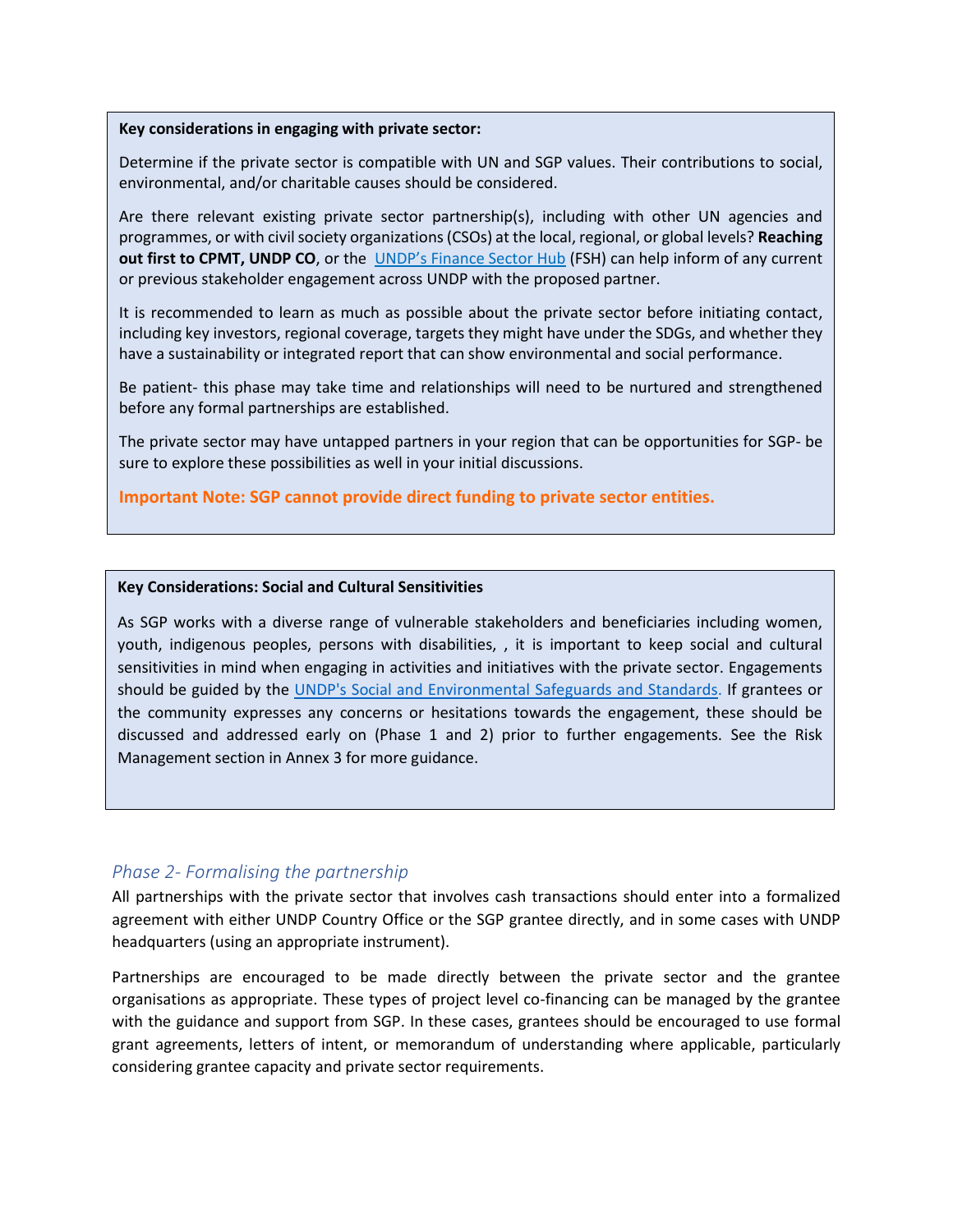**Note that SGP is not a legal entity and cannot enter into an official agreement, or sign MOUs with any private sector partner. Thus, it is crucial to consult with CPMT and UNDP CO before formalising any partnership. Due diligence decision must be made before any agreement is signed with private sector partners.**

During this phase the terms, conditions, duration etc. of the partnership should be clearly defined. Partnerships can be formalized using UNDP [standard templates](https://intranet.undp.org/unit/pb/resmob/SitePages/standard_contribution.aspx) as listed below. Engagement between SGP Country Programme and the private sector should be guided by the UNDP CO procedures.

| <b>UNDP Instrument</b>                                        | <b>Detail</b>                                                                                                                                                                                                                                                                                                                                                                                                                                                                                                                                                                                                                                                                                    |
|---------------------------------------------------------------|--------------------------------------------------------------------------------------------------------------------------------------------------------------------------------------------------------------------------------------------------------------------------------------------------------------------------------------------------------------------------------------------------------------------------------------------------------------------------------------------------------------------------------------------------------------------------------------------------------------------------------------------------------------------------------------------------|
| Letters of Intent                                             | Letters of Intent or non-binding partnership letters can be useful for in-kind,<br>technical support contributions from the private sector.                                                                                                                                                                                                                                                                                                                                                                                                                                                                                                                                                      |
| Memorandum of<br>Understanding<br><b>Financing Agreements</b> | For partnerships involving financial contributions, MOUs may be needed. The<br>Standard Financing Template Agreement is recommended, based on the size of<br>the contribution and reporting requirements. Private sector standard financing<br>template options include: i) Financing Template for contributions exceeding US\$<br>100,000; ii) Financing Template for contributions less than US \$ 100,000; iii)<br>Exchange of Letters (EOL 1 and EOL 2), for contributions under 100k without<br>reporting. UNDP Low value grant agreements can also be used to formalize<br>partnerships as relevant for grant agreement that are less than XXX. Consult with<br>UNDP CO for more guidance. |
| Comprehensive<br><b>Financing/Pro bono</b><br>agreement       | Applicable for partnerships that involve both pro bono as well as financial<br>contributions, the standard comprehensive agreement for goods, services<br>and/or incidental expenses, as well as other financial contributions.                                                                                                                                                                                                                                                                                                                                                                                                                                                                  |
| <b>Pro Bono Agreement</b>                                     | Applicable for partnerships involving in-kind contributions of goods and/or<br>services that are donated for free and at no cost to SGP or UNDP. Valuation and<br>reporting of pro bono contributions must be done in accordance with the United<br>Nations System Accounting Standards.                                                                                                                                                                                                                                                                                                                                                                                                         |
| <b>Development services</b>                                   | Development services comprise development assistance provided to<br>development partners as recipients of services by UNDP in its role as an<br>implementing partner. The policy applies for development services to non-UN<br>and non-IFI IGOs, Private Sector Entities, and CSOs/NGOs.                                                                                                                                                                                                                                                                                                                                                                                                         |

# *Phase 3- Managing the partnership*

In this phase, SGP Country programmes can deepen the engagement with the private sector by thoughtfully managing risks, facilitating transparency, and following defined accountability and results frameworks, including non-disclosure agreement between the private sector and SGP Country Programme/Grantee.

**Managing stakeholders and relationships-** SGP Country Programmes are advised to work closely with the UNDP CO to manage private sector partnership once established. The UNDP RR/ or senior management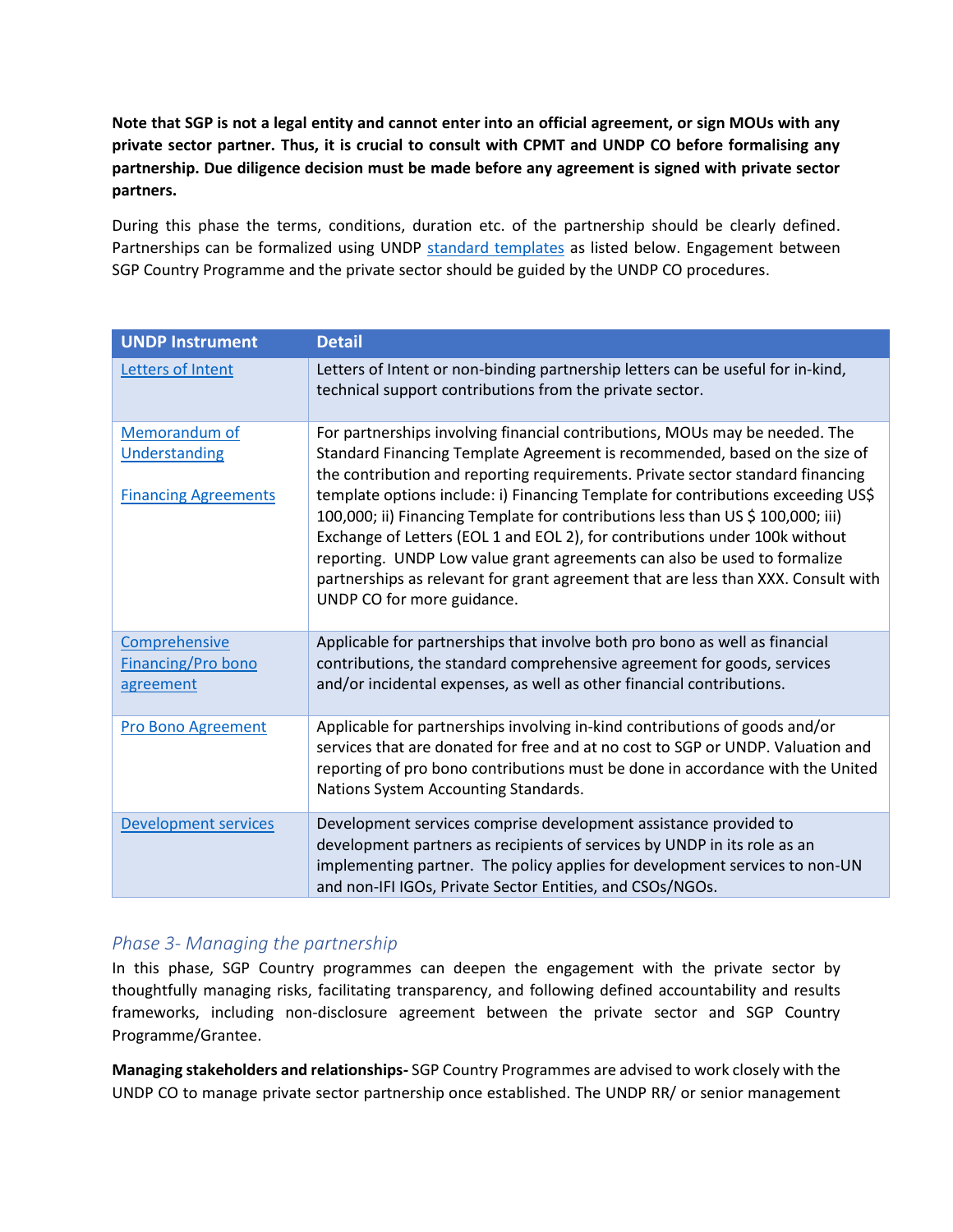should be appraised of ongoing engagement with the private sector. The SGP NSC can also help manage the relations, expectations, and engagement with the private sector, as well as assist with monitoring and evaluation.

**Communicating-** When communicating with and reporting to the private sector on results and progress, make sure to use language that the partner is able to relate to, and ensure that the results are presented in a way that makes internal sharing easier for them. Regularly sharing fact sheets, videos, publications, articles, and newsletters can help make communication easier. Inviting the private sector to site visits, important project events and meetings can also strengthen the relationship and give them good visibility.

**Branding-** In addition to adhering to [SGP's communication and branding guidelines](http://sgp.undp.org/intranet/public/fmshare/P0QQ) , it is important to understand the policies on the use of the [UN name and logo.](https://undp.sharepoint.com/teams/psrm/SitePages/Managing.aspx#using-the-undp-logo) Some private sector companies may also have specific branding guidelines on the use of their logo. This should also be discussed and clarified during Phase 1 and 2. Also consult the UNDP CO and CPMT should any additional clarification be required.

**Monitoring & evaluation-** All partnership agreement should include a M&E plan to enable effective review of progress and results. The SGP NC and/or CSO project manager, in collaboration with the NSC, should prepare a monitoring plan, especially if there are specific conditions set for the partnership. The plan will need to be regularly assessed to determine if all stakeholders are meeting the conditions agreed upon. Regularly scan publicly available information and informal intelligence systems for new controversies surrounding the private sector entity or its industry. Any significant issues that might cause potential damages should be escalated to UNDP CO and CPMT. Work with the UNDP CO to record significant issues in th[e Private Sector Due Diligence Database.](https://apps.powerapps.com/play/providers/Microsoft.PowerApps/apps/7d6a9da4-b6a6-4012-a48d-bf10998c0899?source=portal&environment-name=Default-b3e5db5e-2944-4837-99f5-7488ace54319&authMode=Default)

**Scaling up-** Private sector partnerships may be used as opportunities to scale up SGP's innovation and successful approaches and tools with local communities. These partnerships can be utilized as springboards to larger project funding and impacts. Over the years, the SGP country programmes have already contributed to the upscaling of good practices through its linkages with, and contribution to the development of GEF medium and full-sized projects by UNDP and other agencies that build on SGP experience. Another aspect that helped in promoting the replication and up-scaling of good practices at the local level are SGP projects that become demonstration sites of innovative methodologies or technologies and where other communities, government officials and private sector companies learn from these experiences. For example, SGP country programmes can piggyback to larger projects or country programme-level initiatives that have existing private sector partnerships. Please also refer to Annex A for examples of on-going national initiatives at UNDP that can be used as entry points.

# 6. SGP and Micro, Small, and Medium Enterprise

The SGP has provided small grants/seed funding to community-based projects that address concrete global environmental benefits and also generate socio-economic and livelihood benefits. The funding from SGP has created opportunities for beneficiaries in establishing micro, small, and medium enterprises (MSMEs) or improved their capacity to do so. As already mentioned, **the private sector cannot receive funding from UNDP, including SGP**. **Since MSMEs are considered as private sector, the SGP cannot directly fund MSMEs**. As such, this section presents how the SGP can support for MSME development and engagement.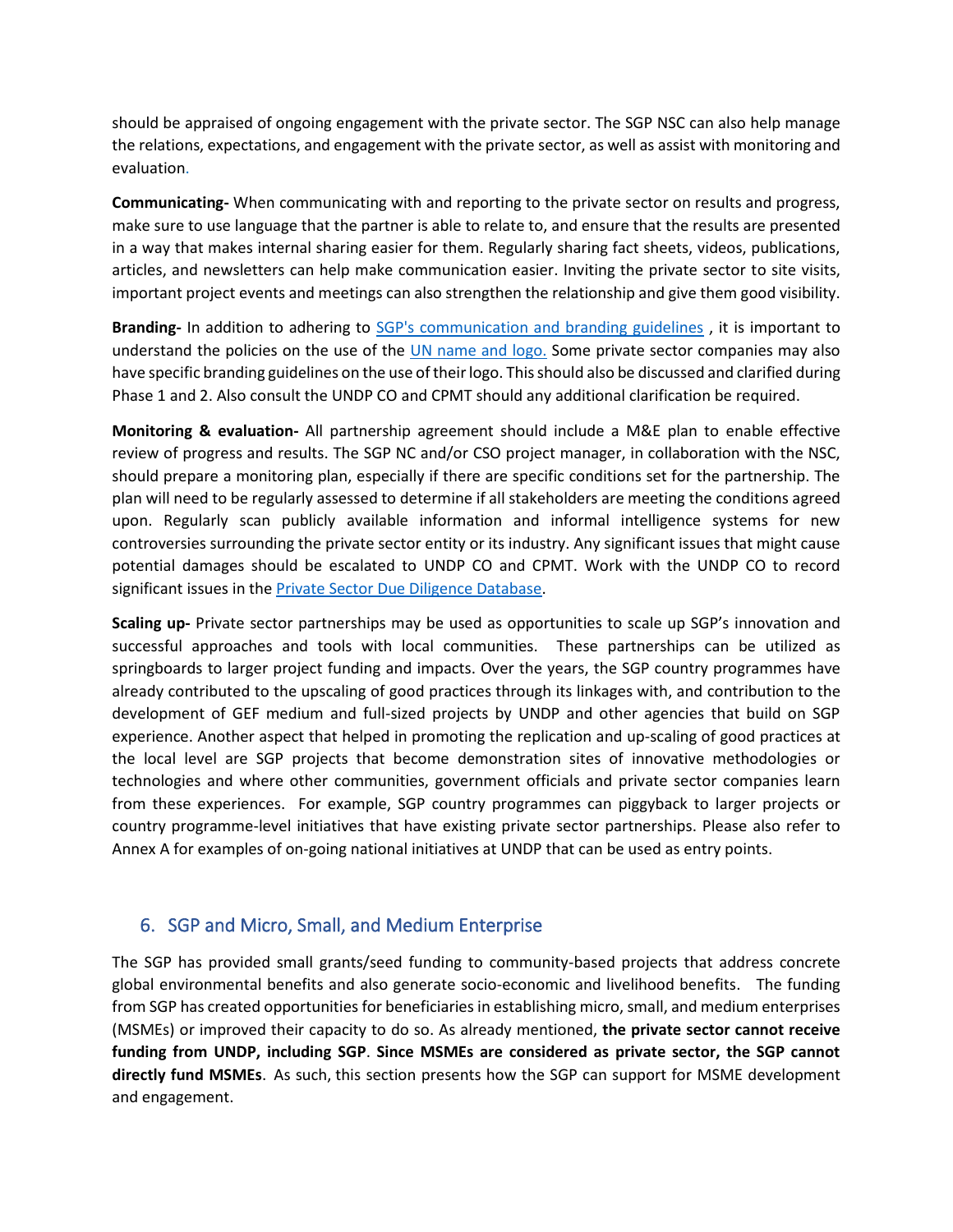### **A. Support for potential MSMEs**

The SGP has provided grants or seed funding to projects that opened up opportunities for the beneficiaries to establish MSMEs. Building on the seed funding, the SGP can support MSME development through providing support for relevant tools and training. These training sessions can be held for SGP staff, local communities, and partners. Some examples includ[e Green Entrepreneurship](https://www.learningfornature.org/en/courses/green-entrepreneurship/?__cf_chl_jschl_tk__=d98d87d4699ab10a798cef06cc0574564f1e53f8-1614281875-0-AbNgy5qf5gbsGmrww89tytGTOIdJBQxnTHp6DaA8nmQKt16O7uTh7zl0674WTAcWvZeqPMgZIp-l6FBgtAVEVkzPWiMXehNDqii1-AOa80VdUCowpsYwyvYtRKZKwZfdI--DX52WTEjM7uXjCAomB6P00kmZeKuc49-2vuAAlYYcn_z-4dL2F3HmNRk-GQv_0jz3_vHDw1vIa2xsHrNDu-NUCQFjuG97NMAbVpfk67aO0D5I2_ysE8hkJH6g5jmQyNV3vm-m3aCwBmLPhW3aRdMnOz94dirMJdJEu3Sb3j4Knv0dmPQo3K4N2pQOE18w26AwroBwV_gpGZtWxszNI_uXVgQdBoed2LoFrduvzqLS) and [Sustainable commodity](https://www.learningfornature.org/en/courses/nature-based-solutions-for-sustainable-development/)  [supply chains](https://www.learningfornature.org/en/courses/nature-based-solutions-for-sustainable-development/) from the [UNDP Learning for Nature.](https://www.learningfornature.org/en/about/) More details on these are available in Annex 2.

### **B. Support for established MSMEs**

In many SGP country programmes, the grants or seed funding provided by the SGP has created opportunities for beneficiaries to formally establish MSMEs, allowing them to transition from informal to formal economies. Since UNDP and SGP cannot directly fund MSMEs, SGP support can build on its small grants/seed funding by brokering engagements (playing a Grantmakers Plus role) with private sector and the beneficiaries. Some examples include:

- 1. Promote/facilitate linkages between interested local community partners with national programmes and initiatives on SMSE development, such as [UNDP Green Commodities](https://www.greencommodities.org/content/gcp/en/home.html)  [Programme](https://www.greencommodities.org/content/gcp/en/home.html) (TBD by CPMT and GCP)[, Inclusive Business Ecosystem Initiative \(IBEI\)](https://www.africa.undp.org/content/rba/en/home/about-us/AFIM/inclusive-business-in-africa0.html) (trainings are conducted for country offices)[, UNDP Accelerator Lab](https://acceleratorlabs.undp.org/content/acceleratorlabs/en/home.html) and [UNDP Youth Co-Lab.](https://www.youthcolab.org/about) More details on these are available in Annex 1.
- 2. Promote/facilitate linkage between MSMEs with relevant larger private sector partner to further promote innovation, investment, and marketing.
- 3. Promote/facilitate linkages to micro-credit institutions. SGP could promote sustainable livelihoods, including through collaboration with local micro-financing entities the creation and support of MSMEs at the local and community level that contribute to sustainable resource use, generate local benefits, and promote innovative and entrepreneurial approaches to environmental degradation. Building on experiences with micro-credit in a number of SGP Country Programmes, in addition to the conventional grant modality, appropriate and contextspecific opportunities would be explored as a pilot initiative in a limited scale, partnering with existing programs and supporting relevant CSOs and institutions that provide soft loans to smallscale initiatives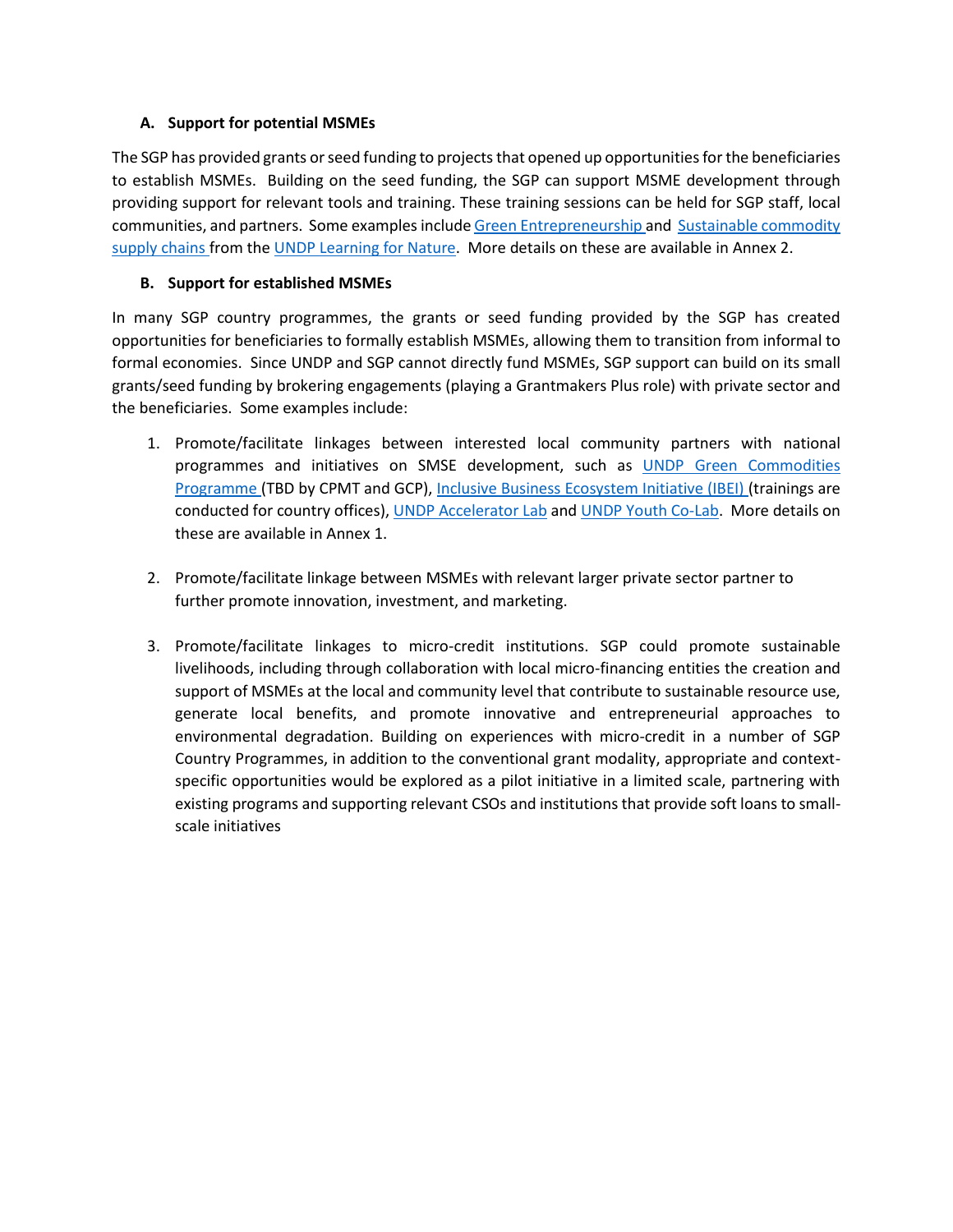# ANNEXES

# Annex 1: On-going National Initiatives at UNDP

As previously noted in section 'Phase 4, 5. Scaling Up', SGP country programmes may scale up or expand private sector engagement by using existing SGP project-level grants as a springboard to leverage/partner with larger project funding or country programme-level partnerships. While CPMT will further explore opportunities to collaborate and partner with relevant initiatives and programmes at the global level, there are many on-going national projects and/or initiatives that can provide SGP Country Programmes with entry points to private sector engagement and potential partnerships. Some examples are provided below:

### **I. [UNDP Green Commodities Programme](https://www.greencommodities.org/content/gcp/en/home.html)**

The UNDP Green Commodities Programme acts as a catalyst of mid to long-term national, structural and systemic commodity sector changes in support of sustainable agriculture. It exists to improve the national, economic, social and environmental performance of agricultural commodity sectors. Recognizing the importance of global agricultural commodities in achieving the SDGs, the GCP's mission is to (i) improve the lives of farmers and their communities; and (ii) protect high conservation value forest and important vulnerable ecosystems. *The GCP is implemented in 12 countries (Costa Rica, Cote d'Ivoire, Dominican Republic, Ecuador, Ghana, Indonesia, Liberia, Mongolia, Papua New Guinea, Paraguay, Peru, and Philippines).*

The GCP has several initiatives including:

- a. Global Sustainable Supply Chains for Marine Commodities (GMC) project contributes to transforming the seafood market that follows our Multi-stakeholder Collaboration for Systemic Change approach.
- b. Good Growth Partnership unites forces with several partners to connect change at the national level with efforts to place sustainability at the heart of global supply chains for beef, soy and palm oil.
- c. Value Beyond Value Chains engages major private sector players in working beyond their own supply chains to realize more far-reaching positive change.
- d. From Commitment to Action building roadmaps for three different countries to outline the key set of actions through which these countries should work towards its deforestation commitments.

### **Issues to consider:**

- 1. While the GCP is implemented in only 12 countries, SGP Country Programmes could research other similar initiatives that they can build on/partner with.
- 2. It is important to note that most private sector companies focus on impact investment. In impact investment, there are challenges called the **"missing middle"**. Once a small business has received seed capital or microcredits for start-up activities, they often stagnate after this as they require more funds to proceed. In this situation, they have graduated from microcredits but are still too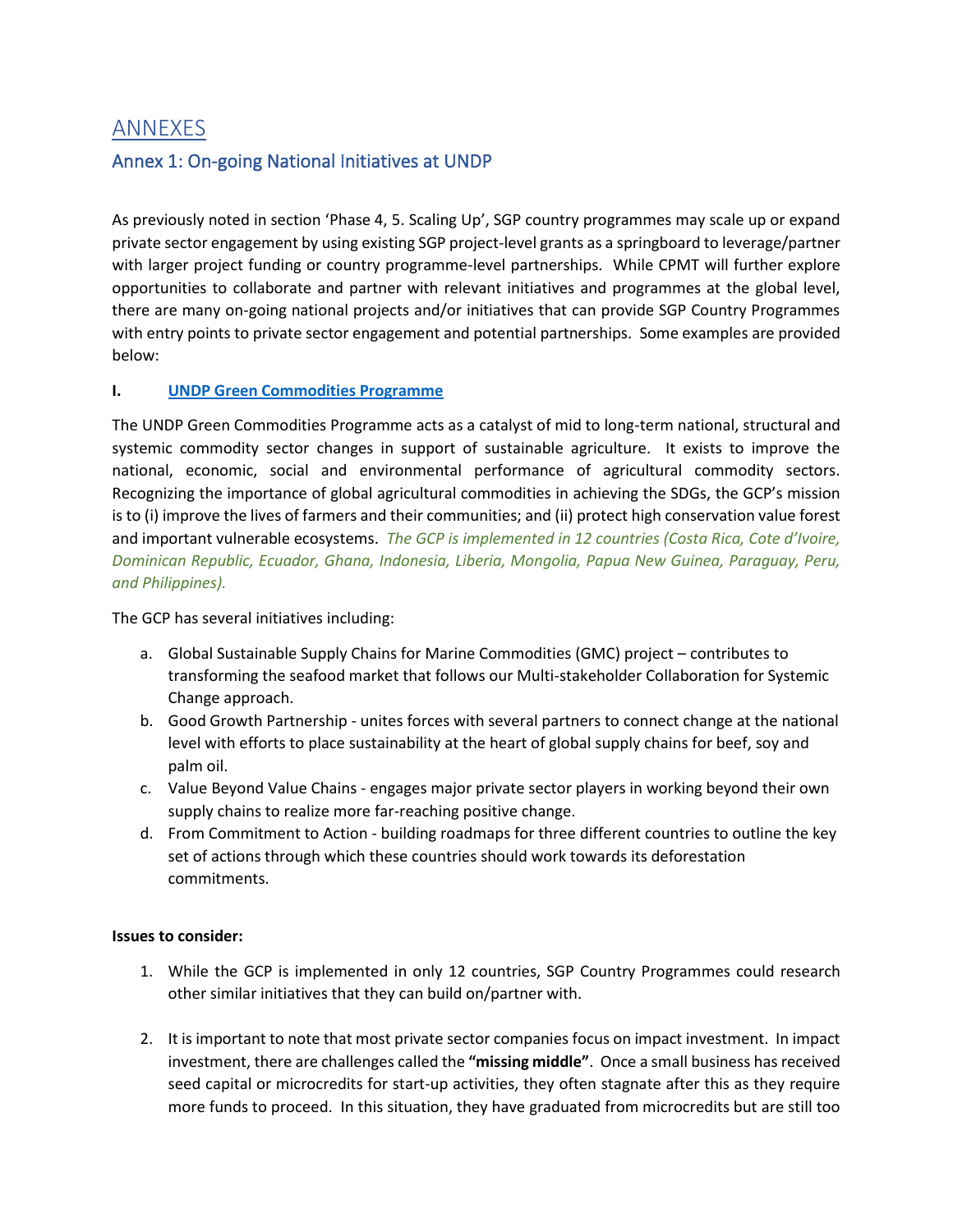small for private capital or bank loans, and therefore, are stuck. There are not a lot of investors in the "missing middle" as those investments do not provide sufficient return on investment (ROI), especially with the cumbersome due diligence activities required on their part.

- 3. Applying impact investment into the SGP context, the seed capital may be the small grants or any microcredits. However, small farmer organizations and other MSME's that the SGP support may not have the absorptive capacity for the amount of private capital that investors are willing to invest to maximize their ROI (e.g. USD 10 million). At the same time, the small businesses may not be able to supply the quantities demanded by the private companies (e.g. a supermarket wants 5,000 orders of an agricultural product and SMEs can only supply 50 orders).
- 4. Against this backdrop, SGP Country Programmes may want to consider different options in **increasing the capacity of small farmer organizations and other SME's they support to be included in the value (or supply) chain**. Some options are:
	- a. **Applying a landscape approach**. This could be at the district, regional and/or national levels.
	- b. Recommending small businesses to organize themselves into bigger groups such as cooperatives, associations, etc. This would allow them to aggregate their products and meet the quantities demanded by private sector. This could also reduce costs and pool resources for operational costs such as certification, commodity transparency and others.

### **II. [Inclusive Business Ecosystem Initiative \(IBEI\)](https://www.africa.undp.org/content/rba/en/home/about-us/AFIM/inclusive-business-in-africa0.html) – Finance Sector Hub (Istanbul Hub) and Inclusive Growth and Sustainable Development Cluster (IGSD) Private Sector Unit (Addis Ababa)**

UNDP's engagement in private sector development is underpinned by the Inclusive Business Ecosystem Initiative (IBEI), whereby UNDP's primary role in is to initiate, convene and connect stakeholders as well as to catalyse action. An inclusive business is a business that while keeping its for-profit nature, integrates poor people, who are at the base of the pyramid (BoP), the value chain of companies' core business as suppliers, producers, distributors, retailers, or customers. As such, an inclusive business model contributes to poverty reduction and the 2030 SDG Agenda.

#### **What is inclusive business?**

Inclusive businesses include low-income people on the demand side as customers, and on the supply side as employees, producers and entrepreneurs serving at various points within the value chain. They build bridges between business and the poor for mutual benefit.

Source[: UNDP \(2008\) Creating Value for All](https://www.rw.undp.org/content/rwanda/en/home/library/poverty/creating-value-for-all---strategies-for-doing-business-with-the-.html#:~:text=Creating%20Value%20for%20All%3A%20Strategies%20for%20Doing%20Business,1%20July%202008%20by%20the%20UN%20Development%20Programme.)

Common barriers why low-income people remain excluded from these value chains:

Living in poverty creates a vicious cycle of exclusion. Urban slums and rural villages often lack the infrastructure that allows companies easy access. Low-income people rely mainly on informal rules and norms, making it complicated for businesses to close and enforce contracts. They usually conduct all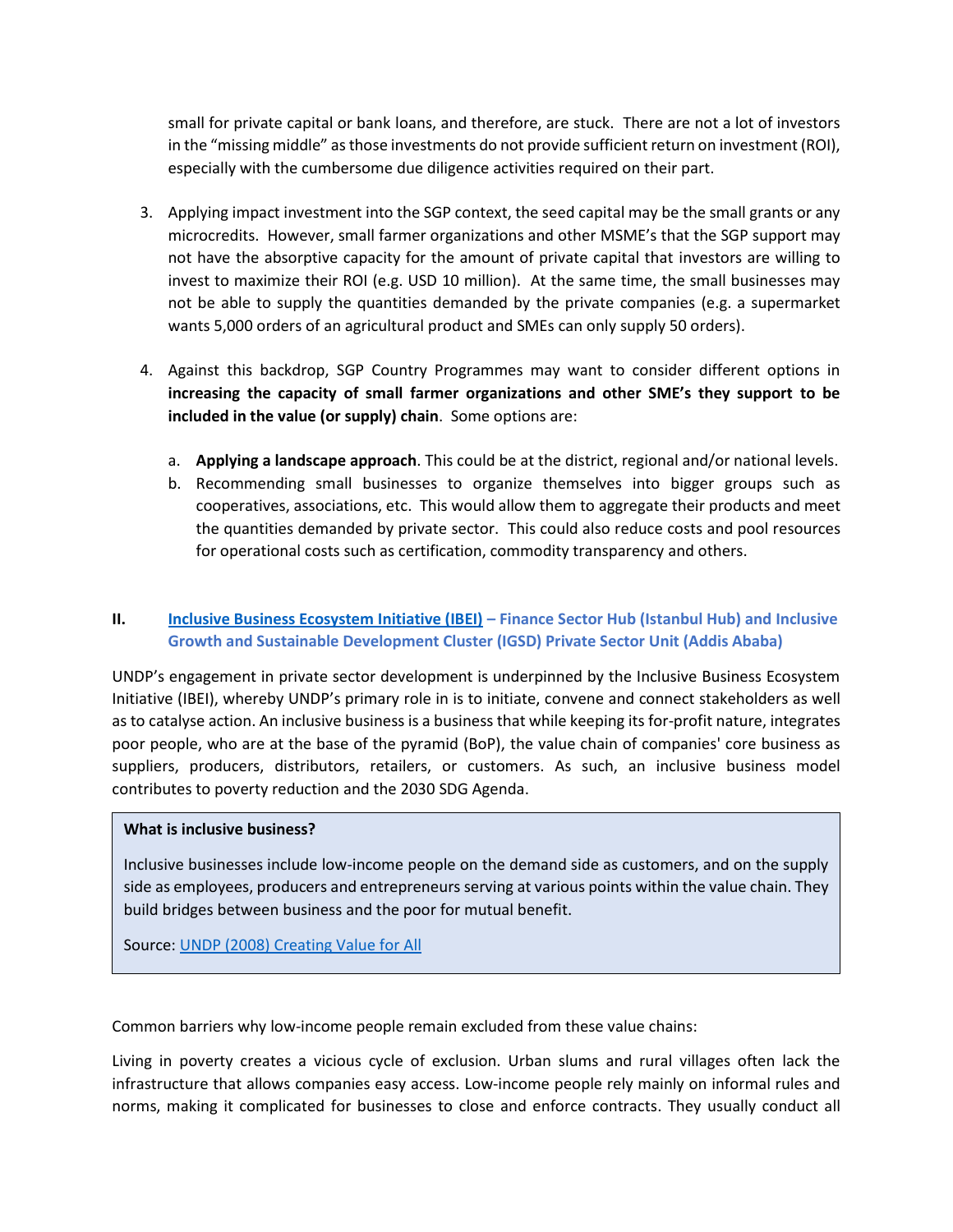business in cash, have low and irregular incomes, and have little access to credit, which makes larger expenses hard to finance and transfers expensive. People in these contexts are often illiterate or have not benefited from extended education and training, which complicates both marketing and employment efforts. Villages in particular can be hard to reach, with poor roads that may be closed during certain times of the year. Little information is available about the needs, preferences, incomes and spending patterns of those people living at the BoP. Moreover, women experience higher rates of poverty than men. Women tend to be more vulnerable and less able to emerge from poverty because of their social status in some cultures. The socially or culturally determined roles and responsibilities of women may increase the likelihood of them not having their own income and the inequality in the division of unpaid care work $^1$ .

Overall, the dense network of service providers – from market research to logistics and advertisement – that makes business buzz in high-end markets, is largely absent at the lower end of markets. It is also important to note that, according to the GEF, agency partners find it much harder to service this sector, noting that it takes more time and resources to service this sector. GEF agencies also report that they reach cooperatives, aggregators, and traders by working with them directly through lower-cost practices and technology rather than increased access to finance.



The IGSD Private Sector Unit has developed an IBEI training programme targeted at UNDP Country Office staff members and partners from government, private sector, civil society, amongst others. The training introduces the core concepts and rationale behind building IBEIs and discusses the phases of their implementation. The [Training Handbook](https://www.africa.undp.org/content/rba/en/home/about-us/AFIM/inclusive-business-in-africa0.html) is a guide for the implementation of the training programme, which can be employed at country level as well as on a regional or international level.

### **Issues to consider:**

- 1. It is important to note that services from IBEI and other UNDP units are based on requests from UNDP COs. SGP Country Programmes could collaborate with UNDP COs to garner information and the schedule of webinars and training sessions from IBEI.
- 2. These collaboration and webinars also serve as a platform for SGP Country Programmes to network with the private sector.
- 3. These webinars may be supplemented by other UNDP services such as the Accelerator Labs. [UNDP Accelerator Labs](https://acceleratorlabs.undp.org/) employ a bottoms-up approach, facilitating grassroots innovation to tackle development challenges in different country contexts. The innovation and learning cycles include sensing, solutions mapping and collective intelligence, and experimentation and scaling.

While the UNDP Accelerator Labs are not business incubators, they have often served as such in part. For example, in one country, the Accelerator Lab supported the establishment of an online

<sup>&</sup>lt;sup>1</sup> [UN Women and the World Bank: Data analysis on women and poverty](https://www.unwomen.org/en/news/stories/2017/11/news-un-women-and-the-world-bank-unveil-new-data-analysis-on-women-and-poverty)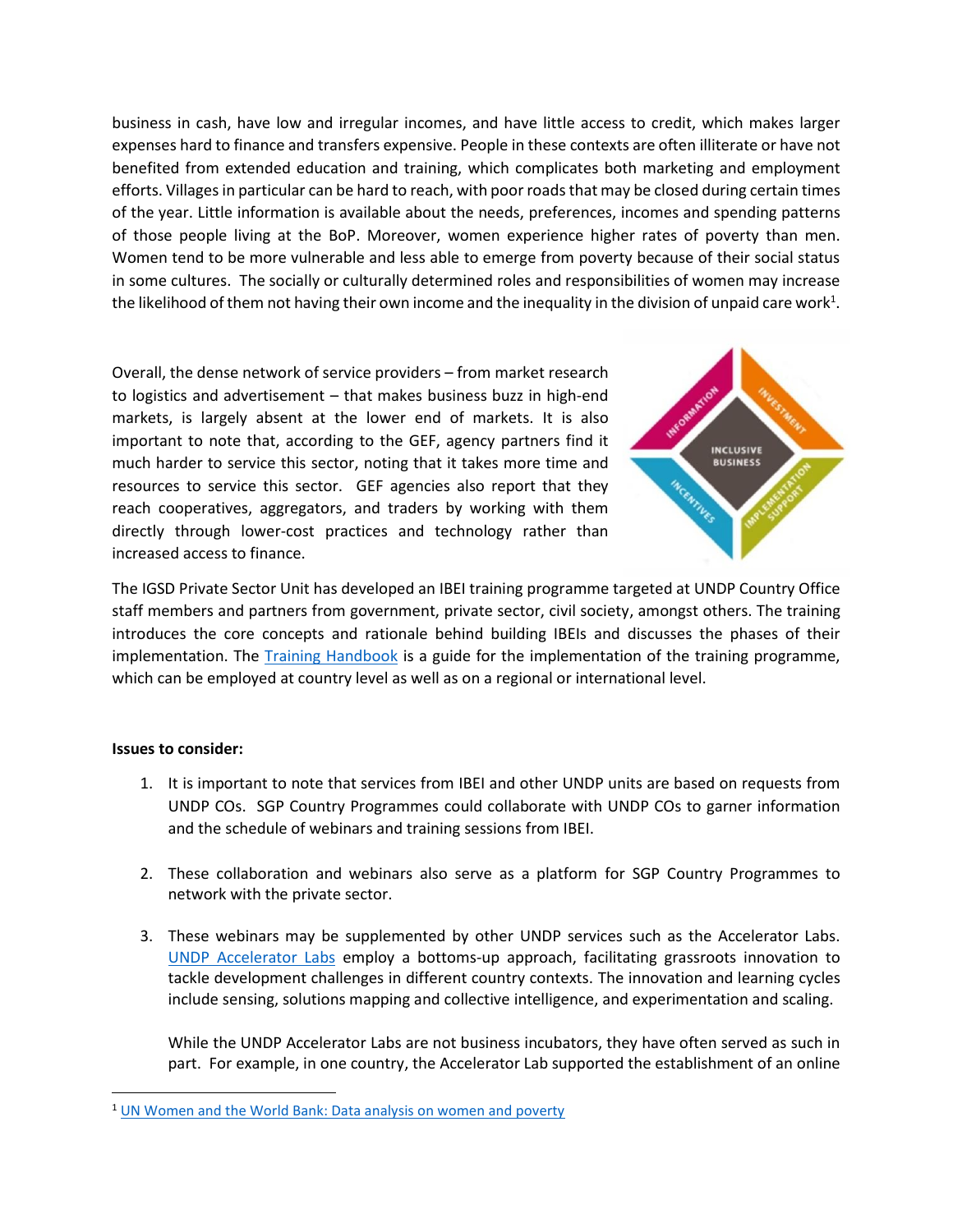ordering platform connecting MSMEs with the world of internet shopping. Thereby, UNDP provided some financial assistance for advertising, while the company running the online ordering platform shouldered the other costs in enabling the street-side vendors to sell through the ecommerce platform.

### Annex 2: Tools and Training for MSME Support

Inclusive businesses need a supportive environment to overcome the challenging market conditions characteristic of low-income communities. While enterprises are the drivers of inclusive businesses, entrepreneurship is required for all societal actors if the surrounding ecosystems are to be developed. Local support institutions are largely absent and building them will make it considerably easier for inclusive businesses to flourish. UNDP provides entrepreneurship courses and has entrepreneurship initiatives. Some examples include:

**I.** The [UNDP Learning for Nature,](https://www.learningfornature.org/en/about/) implemented by the UNDP Equator Initiative team, provides an array of courses.

### a. [Green Entrepreneurship](https://www.learningfornature.org/en/courses/green-entrepreneurship/?__cf_chl_jschl_tk__=d98d87d4699ab10a798cef06cc0574564f1e53f8-1614281875-0-AbNgy5qf5gbsGmrww89tytGTOIdJBQxnTHp6DaA8nmQKt16O7uTh7zl0674WTAcWvZeqPMgZIp-l6FBgtAVEVkzPWiMXehNDqii1-AOa80VdUCowpsYwyvYtRKZKwZfdI--DX52WTEjM7uXjCAomB6P00kmZeKuc49-2vuAAlYYcn_z-4dL2F3HmNRk-GQv_0jz3_vHDw1vIa2xsHrNDu-NUCQFjuG97NMAbVpfk67aO0D5I2_ysE8hkJH6g5jmQyNV3vm-m3aCwBmLPhW3aRdMnOz94dirMJdJEu3Sb3j4Knv0dmPQo3K4N2pQOE18w26AwroBwV_gpGZtWxszNI_uXVgQdBoed2LoFrduvzqLS)

**This training provides opportunities for communities to transition from informal economies to formal economies**. It offers a step-by-step framework for transforming a green business idea into a viable business plan. It will provide the tools needed to generate, test, and refine an idea for a green business, together with successful examples of green entrepreneurs' paths from business ideas to value-generating, market-fit solutions. This course is being re-offered in September 2021.

### b. [Sustainable commodity supply chains](https://www.learningfornature.org/en/courses/nature-based-solutions-for-sustainable-development/)

This course introduces the concept of sustainable commodity supply chains (SCSC). It will also support stakeholders in identifying how SCSC principles can be integrated into biodiversity and development planning and implementation in order to mainstream conservation values into key production sectors.

### **II.** [UNDP Youth Co-Lab](https://www.youthcolab.org/)

The UNDP Youth Co-Lab is a partnership initiative between UNDP and Citi Foundation. It aims to establish a common agenda for countries in the Asia-Pacific region to empower and invest in youth, so that they can accelerate the implementation of the Sustainable Development Goals (SDGs) through leadership, social innovation, and entrepreneurship. It directly supports youth entrepreneurship to lead new solutions towards SDGs and to strengthen the entrepreneurship ecosystem and policy environment, it works with governments, civil society, and private sector.

### Annex 3: Risk Management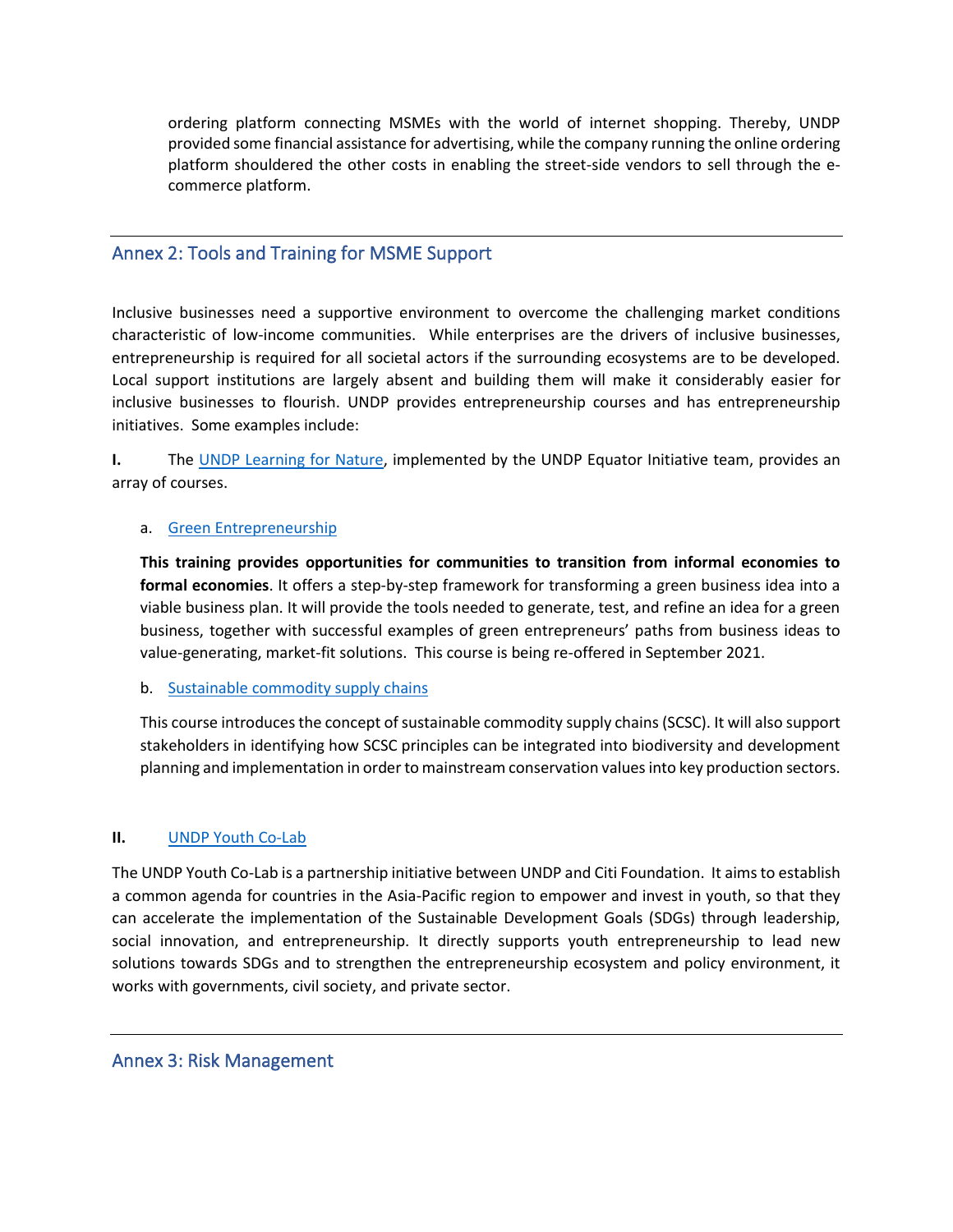Risks are managed throughout the various phases of the partnership. The UNDP [Policy on Risk](https://undp.sharepoint.com/teams/psrm/Risk%20Management%20Library/Forms/AllItems.aspx?id=/teams/psrm/Risk%20Management%20Library/Priv%20Sector%20Risk%20Policy_draft_Jun2020_v4.pdf&parent=/teams/psrm/Risk%20Management%20Library)  Management for [Partnerships with the Private Sector](https://undp.sharepoint.com/teams/psrm/Risk%20Management%20Library/Forms/AllItems.aspx?id=/teams/psrm/Risk%20Management%20Library/Priv%20Sector%20Risk%20Policy_draft_Jun2020_v4.pdf&parent=/teams/psrm/Risk%20Management%20Library) ensures foresight and risk informed decisions in the development and management of private sector partnerships. It sets out UNDP's criteria for assessing and selecting private sector partners, weighing benefits and risks of partnerships; and systems to support risk management and risk informed decision-making. UNDP and SGP seeks to partner with private sector entities that are committed to core UN values and UN causes.

Management of risks is a requirement for all private sector partnerships and should be conducted throughout the lifecycle of the partnership. Outlined below are the key steps for risk management during the entire lifecycle of the partnership:

- **1. Establishing the Scope and Context of the Partnership-** UNDP's engagement with the private sector must enable SGP/UNDP to adhere to UN guiding principles and remain unbiased, while supporting its overall goals and objectives. Private sector partnerships should be strategic given the contextual opportunities and needs. Partnerships must be guided by the overarching principles for partnerships and [UNDP's Social and Environmental Safeguards and Standards,](https://www.undp.org/content/undp/en/home/accountability/social-and-environmental-responsibility/social-and-environmental-standards.html) and should be informed by the specific context, geographic or otherwise.
- **2. Conducting a Risk Assessment of the Proposed Partner and Partnership-** Private sector due diligence is conducted as early as possible to inform the decision on whether to engage, or refrain from engaging, in a private sector partnership.
- **3. Identifying and Implementing Risk Treatment Measures-** When risks are identified, risk treatment measures need to be put in place and also captured in the due diligence to inform decision making.
- **4. Monitoring and Review-** During implementation, regular monitoring and review of the partnership, the partner and the implementation of the risk treatment strategy are required. This includes updates of the private sector due diligence and relevant Risk Register no less than once a year for the duration of the partnership.
- **5. Recording and Reporting of Risks and Treatment Measures-** Risks and status of treatment measures must be regularly recorded in the relevant Risk Register and included in programme and/or project reporting.
- **6. Communication and Consultation with Key Stakeholders-** Communication and consultation with key internal and external stakeholders must takes place at regular/planned intervals to inform risk identification, assessment, treatment, decision-making, monitoring, reporting and review.

# Annex 4. Additional Resources:

[SGP Resource Mobilization Strategy](http://sgp.undp.org/intranet/public/fmshare/q3G3)

[UNDP's Private Sector Development and Partnership Strategy \(2018](https://www.undp.org/content/undp/en/home/librarypage/poverty-reduction/private_sector/undp-private-sector-strategy-2018-2022.html)-2022)

[GEF Private Sector Engagement Strategy \(2020\)](https://www.thegef.org/sites/default/files/council-meetingdocuments/EN_GEF.C.59.07.Rev_.01_GEFs%20Private%20Sector%20Engagement%20Strategy_.pdf)

OP7 Guidance Note- [CSO-Government-Private Sector Policy and Planning Dialogue Platforms](http://sgp.undp.org/intranet/public/fmshare/jq9b)

UNDP Tools and Training